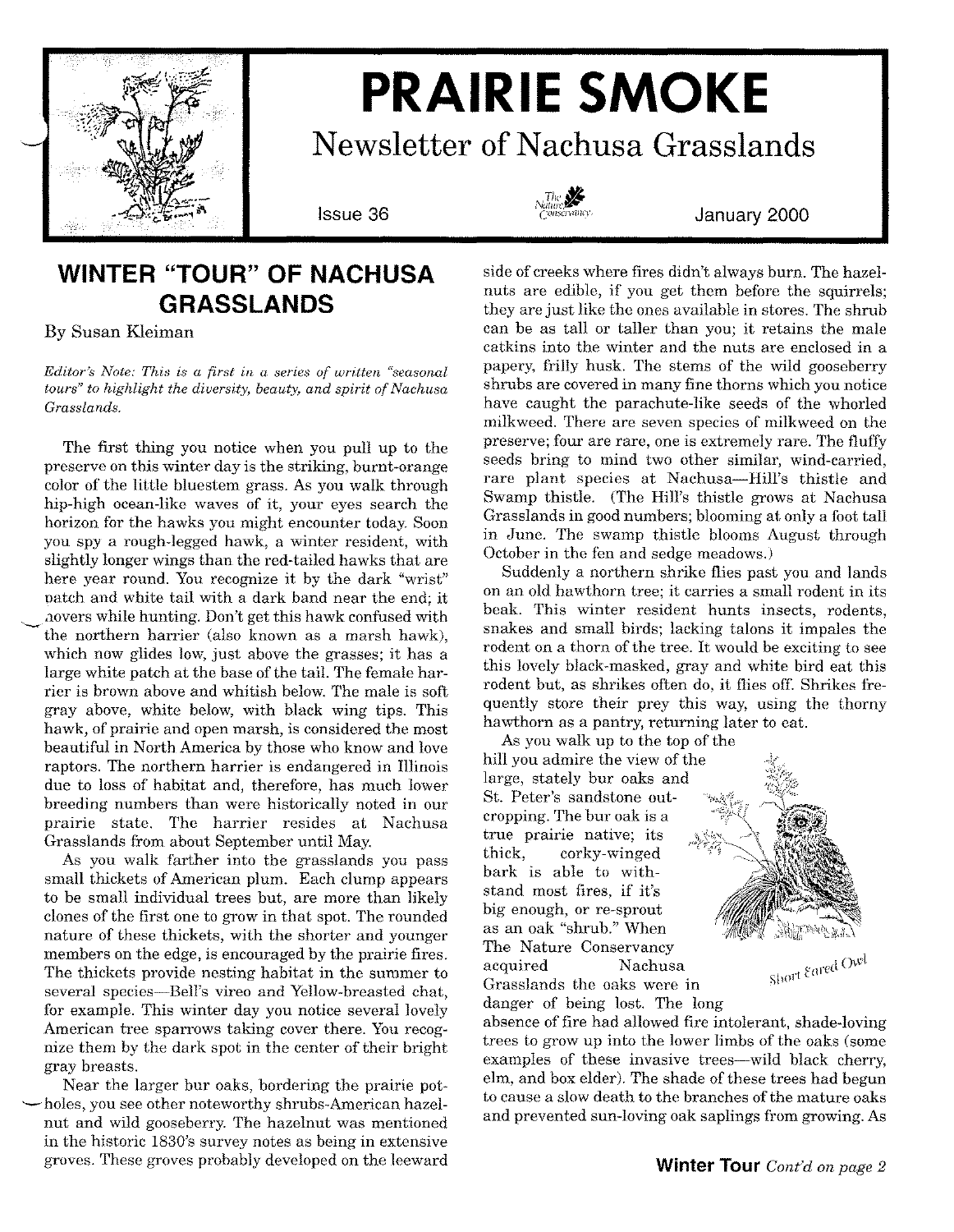

**Winter Tour** *Cont'd from page 1*

you can see, these invaders have been removed and the mature oaks are re-growing branches and oak saplings abound around their skirts.

The St. Peter's sandstone outcrops support a wonderful array of plants that grow well in the sandy, shallow soil that forms around them. The <sup>11</sup> istle uncommon shrub *Aronia* (or *Pyrus)* ,Inn's <sup>1</sup> *melanocarpa* or black chokeberry grows here. The name chokeberry is a

mystery since the berry tastes better than the common choke cherry. The rare succulent called *Talinum rugospermum* or fame flower also abounds in this desert-like soil. (Its rose-purple flowers rise up on delicate, almost invisible, stalks from tiny clumps of narrow, fleshy leaves. Each flower blooms once from about 3 to 7 PM. The plants bloom all summer and attract a variety of insects). One of the many reasons to return for a summer tour.

You are now on the north side of the knob, on this hill, and you hear a curious sound. The sound is a meadow vole tunneling under a patch of snow. This rotund, short-tailed, short-eared denizen of the prairie stays active year round. During the Summer it makes its runs just above ground through the grasses. In the winter it digs tunnels under the snow to get from one choice food source to another.

As evening approaches you see two short-eared owls flapping about, low over the grasslands-what a lucky sighting! Their flight is erratic and bouncy compared to the smooth glide of the harriers. They hunt chiefly at dusk and dawn and often call out with their raspy, high, barking sound. Due to loss of prairie and open wetlands, these owls are endangered in Illinois. Once, at Nachusa Grasslands, five were seen together. At times one or two have been seen hunting along with harriers. Shorteared owls choose resting spots on the ground. Several times hiker, and owl alike, has been spooked.

Walking back to your car, you become aware of the setting sun briefly turning the grasses into a mirage of prairie fire. Coyotes yip and yowl in the distance. Your pace slows, your sense of place is comforting. The chilly breeze forgotten in the memories of an enchanting walk in the native landscape of Nachusa Grasslands.

**"Been here a thousand times and it gets more beautiful every time."**

> Matt Christensen and Kristen Preventass. August 1999

# **NACHUSA GRASSLANDS RECEIVES \$100,000**

Tellabs, Inc., an important communications business $\blacktriangleright$ head-quartered in Lisle, Illinois, has donated \$100,000 to Nachusa Grasslands. Tellabs' equipment and services are used to transmit data, video, and voice signals. Thank you Tellabs and thank you, John Santucci, for encouraging this donation.

### **NACHUSA GRASSLANDS SUPPORT THANK YOU TO:**

**Gail Perkins -** for slides of the preserve.

**Roger Hotham -** for donation towards our new mower and newsletter expenses.

**Denis Kania -** for artwork.

**Dot Wade -** for donating the sales proceeds from books sold at AOTP.

Ann **Haverstock** - Annual update of the Nachusa Plant List.

**Mike Adolph -** for the beef roasts for our re-enactors at AOTP.

**Rich Markeloff -** for taxonomy book on amphibians and reptiles of Illinois.

**Max Baumgardner** -for making the barnwood frames for the Art Print.

**Dwight Heckert -** for setting up the self-guiding plant identification tour at the entrance and for his terrific start on the herbarium (over 200 plants this year)!

Laura Busch - for production of the new butterfly T-shirt.

**Ron Ingraham-** for brand new Stihl, pole chain saw.

**Thanks to all who contributed to this newsletter, and for everyone who participates in the stewardship and support of Nachusa Grasslands.**

### **ADOPT-A-PLANTING**

Next summer we would like to have some new volunteers to adopt 5 to 15 acres on the preserve for a two month period. Volunteers would need to come out about twice a week, as your schedule permits, for eight weeks. Youwill see many different plants and birds as you walk around your "adopted" acres. While walking you can clip or pull weeds, not hard work, enjoyable work within an area of reasonable size. A short-term commitment, long-term results. Don't miss the opportunity! Interested? Reserve early while choice acres are still available.<br>Give us a call (815) 456-2340.

Already we have Jenna Sanders and John Schmadeke making adoptions. Thanks!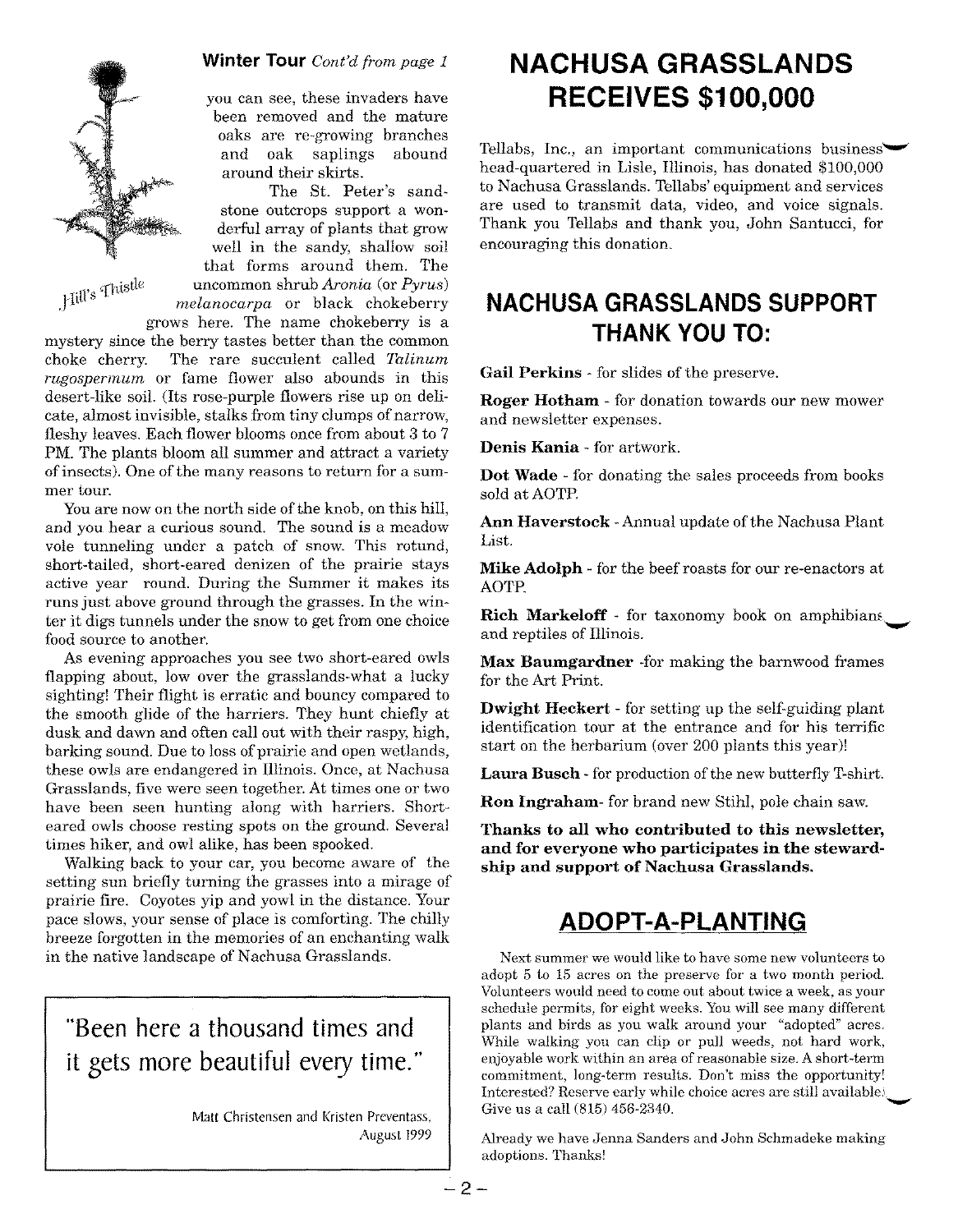# **STEWARDSHIP HAPPENINGS**

#### By Bill Kleiman

This Fall's sunny and drought conditions provided for a fantastic prescribed burn season. Here, at Nachusa Grasslands, three large woodland units, totaling approximately lS0-acres were burned. On south-facing wooded slopes, where we usually have flames "mosey" up the hill, large flames barreled up slopes burning much of the downed limbs on the forest floor. The heat of the fire swirled around the uphill (downwind) side of the trees as if the trees were rocks in a rapid river. Many trees were scorched black on the uphill side, some waisthigh, others higher than you could reach. This scaring tends to kill thin-barked trees like box elders, elms and cherries and to favor the thicker-barked oaks and hickories. The dried, downed, logs burned hot leaving ghostly-gray ash marks on the woodland floor. This is still nothing like the fires that occur in the coniferous forests of our Western states where the trees themselves are the fuel supporting the fire. In our hardwood forests, fallen leaves, limbs, and dried herbaceous plants fuel the fires, as a result, the fires are less intense. Ecologically, a fire season like this one equals a dozen moderate fire seasons.

The downside of a drought fire season is that the fires can be hard to control. Large logs are dry to the center. Standing dead trees easily catch fire and can drop little not "greetings" to the neighbor's dry oak leaves. There comes a point during a drought cycle, when a fire leader begins to get nervous, works harder at fire preparation, begins dreaming of fancy water pump units, envisions larger crews, is found raking fire breaks at odd hours of the day, and finally, if the drought continues, will suspend the fire season until a rain comes.

As you walk the woodlands you can see they are opening to oak savanna. The 1939 aerial photos, and the1S39 land survey notes, clearly indicate the presence of oak savanna. Due to our reintroduction of fire and brush thinning, the sapling, mid-level canopy, and upper canopy are much thinner today than a decade ago. Eventually, as the canopy continues to open, the savanna will support a profusion of oak and hickory which need sunlight to thrive. Other wonderful savanna plants will come up from the existing seed bank or from the plantings of seed we have completed over the last several years; plants like butterfly weed, thimble weed, sky blue aster, calico aster, Short's aster, woodland brome, pale Indian plantain, blue cohosh, shooting star, wild coffee, hazelnut....

Kevin Kaltenbach has been a great fire-crew leader for us this Fall, demonstrating his keen fire intuition and good cheer. Thanks also to Todd Bittner, Damian Considine, and Larry Creekmur-who worked hard one -day controlling a smoky woodland burn. Also, thanks to other fire crew members including Howard Fox, Terry Day, Wes Herwig, Gerald McDermott, Mike Adolph, Jay Stacy, Dave Breen, Max and Sally Baumgardner, Don

Homer, Gene Miller, Mel Hoff and friends.

Other stewardship: Jay Stacy, John Schmadeke, Ron Ingraham, Gene Miller, Don Homer, and Mike Engel are thinning shade tolerant trees from a fully degraded former savanna in the West Heinkel Unit. They collected an amazing rich seed mix and have planted it in this area. It already looks great; an opened savanna is a wonderful place to walk.

Welcome to our new Eight Oak Savanna steward, Jan Grainger. Jan is an instructor of biology at Kishwaukee Community College and, our butterfly monitor. Also, welcome to Barbara Baker who is the new steward of the East Coneflower Unit. Barbara's vocation is as pianist and organist for her church and her occupation is as an R.N. with a family physician in Hampshire. Already this Fall, she has collected and planted seed in the area just above the main entrance.

More roadside areas have been planted by Tom Mitchell and friends. With the careful weed management, seed harvesting and planting which have been done this season-the roadsides indeed look cared for!

Energized work continues at Hook Larson Prairie (H.L.P.). Lots of seeds have been harvested from its beautiful dry prairies by Dave Breen, Jay Friberg and local college students these instructors have encouraged to help us. Many weed trees are being thinned from the prairie areas. Within the next few years, the western part of H.L.P. will be planted in oaks and hickory to extend the savanna.

I am running out of space but, other work is going on! Gene St. Louis and Barb Regan are removing non-native honeysuckle, multiflora rose, and buckthorn from a wetland. Harvesting and planting of seed on the Schafer Unit has been done by David Edelbach, Gerald McDermott, and Ray Derksen. (We can't restore habitat without seed!) Mike Adolph is out every week working with Jay Stacy or Bob Shone on the Main Unit. West Chicago Prairie Stewards did a bunch of great savanna thinning at Kittentail Unit. Prairie Preservation Society of Ogle County members have kept at multiflora rose and other weeds at Clear Creek Unit.

We have a vigorous volunteer-stewardship program that makes us proud. Even so, each Unit Steward would welcome more help. Please try to come out, and convince someone else to join us also. Thank you.

<sup>&</sup>quot;The gem of Illinois-the best we've seen in this state yet!"

- four visitors from Reno, Nevada, *9/5/99*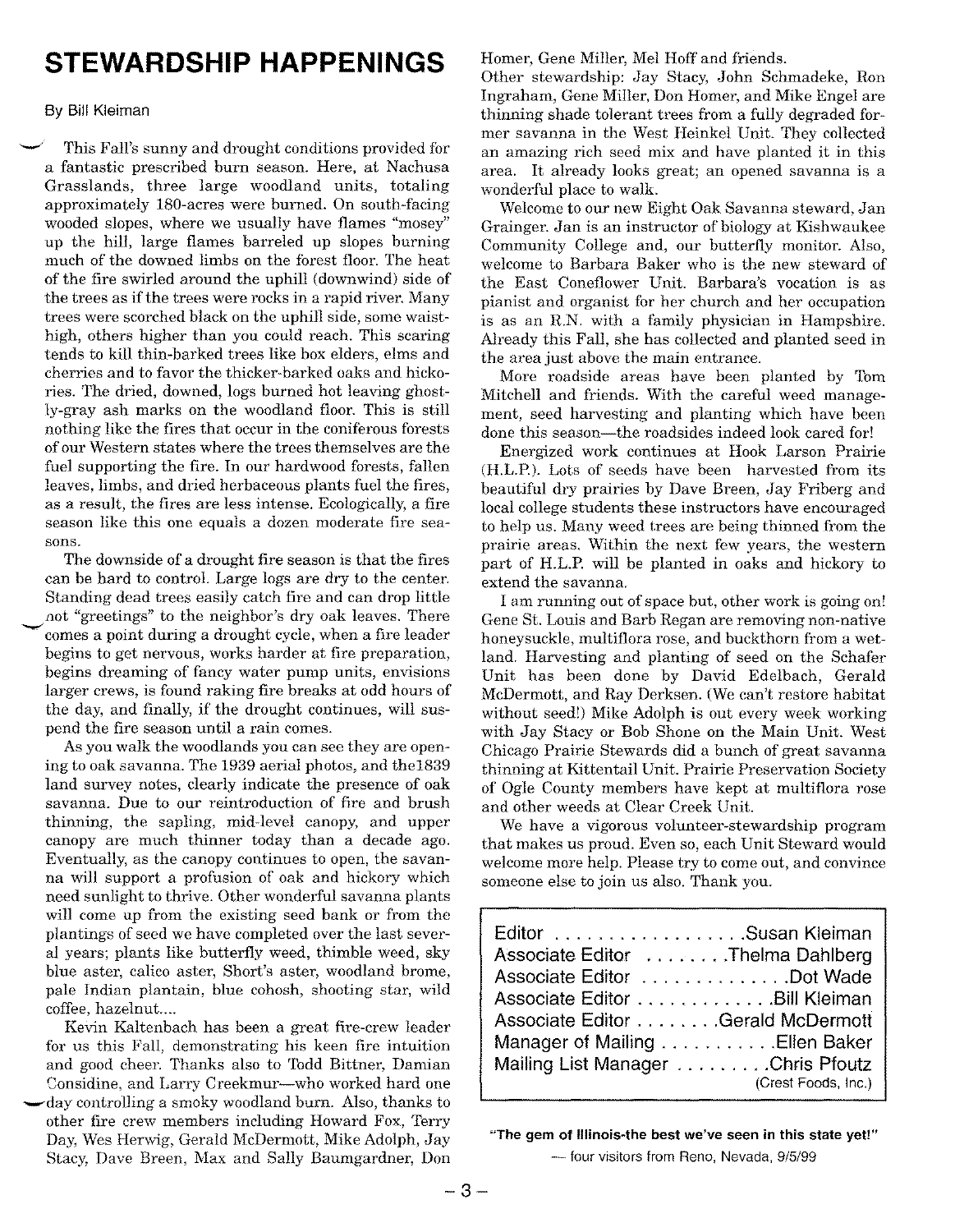# **AUTUMN-ON-THE-PRAIRIE 1999 A GIANT SUCCESS**

This year's Autumn-On- The-Prairie celebration attracted approximately 900 people to Nachusa Grasslands, about 200 more than past celebrations. Two factors influencing the growth-Sally Baumgardner's gargantuan effort with publicity and, not to forget mother nature, fine sunny weather.

Thanks to the following folks for volunteering their time and energy to make the 1999 Autumn-On-The-Prairie a success.

Leadership Team: Mike Adolph - Chairperson Sally Baumgardner - Publicity Tonya Bittner - Raffle Tent Ron Ingraham - Welcome Tent Bill Kleiman - Site manager Susan Kleiman - Childrens' Tent Gerald McDermott - Vendors & Displays Gene St. Louis - Nachusa Grasslands Displays Bob Shone - Tours

Thanks also to the tour leaders who make our celebration very special: Mike Crowe, Sally Baumgardner, Dean Weidman, Dave Breen, Rich Markeloff, Howard Fox, Barb Regan, Kevin Kaltenbach, Todd Bittner, David Edelbach, Jay Stacy, Dwight Heckert, Bob Shone, Gene St. Louis, Tom Mitchell, Mike Adolph, John Schmadeke, Chris Bronny, and Al Roloff.

Thanks, really big ones, to Ed Collins and the Temporal Anomalies for their 1800's historical interpretations and to Jim Kanas and Mike Crowe for their entertaining musical renditions.

Thanks to the folks who helped in the Childrens' Tent: Gerald McDermott, Hazel Reuter, Brandon Meiners, Sally Bowers, Howard Fox, Sally Baumgardner, and Gina Cox. A big thank you to Jan Grainger, Issac Stewart, Rich Markeloff, and Mike Adolph for the butterfly expedition. Special thanks to Gene Gryniewicz for his storytelling and to his wife, Celeste, for face painting and the beautiful butterfly crafts.



Thanks to Jeannine Esmonde, Gene Miller, Bethany Wiltshire, Katie Beilfuss, and Todd Bittner for assistance setting up, selling tickets and working the Raffle Tent.

Thanks also to those who brought items to raffle (all proceeds directly support Autumn-on-the-Prairie): Mike Adolph, Max Baumgardner, Sally Baumgardner, Todd and Tonya Bittner, Books on First; Dixon, IL, Byron Forest **Gene Miller** Preserve District, Jeannine

Esmonde and Rich Markeloff, Genesis Nursery; Tampico, IL, Celeste Gryniewicz, Ann Haverstock, Illinois Chapter of The Nature Conservancy, Jack and Aggie Kleiman, Bill and Susan Kleiman, Gerald McDermott, Gene Miller, Tom and Jenny Mitchell, The Natural Garden; St. Charles, IL, Hazel Reuter, Gene St. Louis, Starved Rock Audubon Society, Dot Wade, Windrift Prairie Shop; Oregon, IL, Harlan Walley, Greg **Howard Fox** Wermers, The Wild Ones-



Rock River Valley Chapter, Bethany Wiltshire, and Dave Breen.

Thanks to the folks who provided displays and presentations: Dwight Heckert (self-guided plant tour), Bob Parenteau, Gene St. Louis, Thelma Dahlberg, Chris Kodani, Fran Lowman, Rick Toomey, Tom Grimes, and the Atl-Atl Group of Franklin Grove (Lynn and DonAsp, and Jack Kelly).

Thanks also to Dot Wade, Larry and Ellen Schaffer of Windrift Prairie Shop; Ann Meyers for donating plants to sell' Snow White Deli for keeping us fed; Jim Wolber for horse drawn wagon rides; and the artists-Suzanne Shedosky, Pat Lathe, Dan Letourneau for demonstrating their talents; and Art Sinden for signing prints from his original painting of Nachusa Grasslands 1999. Thanks to Farming Heritage for selling kettle-popcorn. The fellows who helped pop the tasty mix were: Max Baumgardner, John Nicholson, Ken Wise, Tony Schaneberg, Roger Taylor, Ron Colson, Del Schafer, and Jack Kelly.

Thanks, last but not least by any means, to the following volunteers who helped with everything from set up to selling Tshirts to shuttle service to parking to whatever needed doing: Gene and Diane Rod, Gene **Jim Kanas** Miller, Beth



Wiltshire, Dave Breen, Jenny Mitchell, Rob Wise, Greg Wermers, John and Cindy Schmadeke, Ray Derksen, Tom Cartwright, Paul Harmon, Todd Tucker, Steve and Cindy DeHart, Jim Grove, and Jay Stacy.

**Thanks, Thanks, Thanks, and yes, Thanks again to all who joined in the** celebration II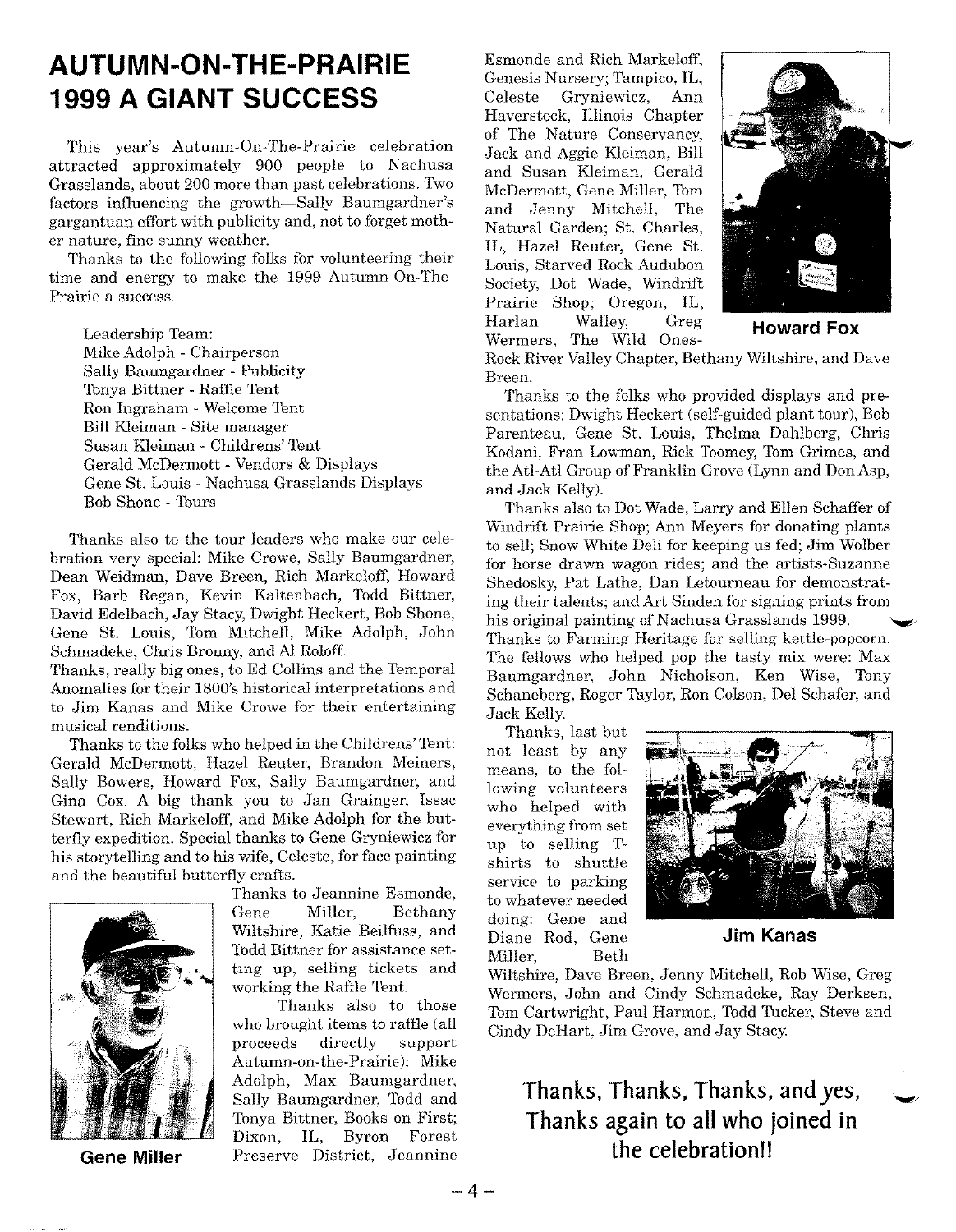# **UPDATE ON THE BARN HEADQUARTERS**



We have raised over half the funds for the new stewardship headquarters barn and we will be breaking ground for the foundation in April. During this winter we will be finishing the plans, gathering estimates, and waiting for the ground to thaw.

*[Nachusa Grasslands is relocating an historic barn from nearby Ashton to the preserve. The barn is an* 1868 *timber frame, bank barn. It's in beautiful shape. It will have a workshop for equipment repair, storage for equipment, vehicles and seeds, meeting room, resource room for field guides and ~ herbarium, restrooms, break room, and the preserve office. The drawing above is the barn as shown in the* 1872 *Lee County Atlas.}*

## **IT'S NOT TOO LATE H!** TO GET YOUR NAME ON THE BARN BUILDERS PLAQUE  $\begin{array}{c} \bullet \ \bullet \ \bullet \ \bullet \ \bullet \ \bullet \ \bullet \ \end{array}$   $\begin{array}{c} \bullet \ \bullet \ \bullet \ \bullet \ \bullet \end{array}$ <br>Yes, I can help with the historic barn building project. Enclosed is my check for \$\_ I understand that for a donation of \$50 or more I can have my name or designated name(s) on the plaque. The name(s) I want on the plaque is (up to 36 characters including spaces):  $\blacksquare$  My name  $\blacksquare$ Address \_  $City$  State  $\qquad \qquad$  State  $\qquad \qquad$  Zip

### **CLIP AND MAIL!**

-

Mail to: Nachusa Grasslands, 2055 Lowden Rd., Franklin Grove, IL 61031 . THANK YOU!

### **NACHUSA GRASSLANDS** *LIMITED EDITION* **ART PRINT FOR SALE TO SUPPORT** BARN HEADQUARTERS



Art Sinden painted the hills of Nachusa Grasslands in their autumn colors with a Northern Harrier and Oak saplings in the foreground. We had 400 prints made. They are signed by the artist and have the words 'Nachusa Grasslands 1999'in the border below the painting. The print is  $27 \frac{1}{4}$ " x  $15$ ".

For \$20 you can have this beautiful print sent to you (unframed) in a special mailing tube (postage included), write a check to Nachusa Grasslands and mail it to us at 2055 Lowden Rd., Franklin Grove, IL 61031 and include your mailing address.

For \$100 you can have it mounted with glass and framed in antique barn wood.Youcan pick it up at the preserve, call to pick up or order one: (815) 456-2340.

### **DONATIONS TO THE BARN FUND-RAISER**

The following are additional donors to the Barn Fund-raiser:

Brent Johnson gave a large donation John & Barbara Rutherford Roger Hotham Joe & Margaret Pasteris John & Joan Culley Arkell & Norma Wisely Charles W.and Alice L. Buyers Max and Sally Baumgardner Arold T.Anderson Descendants Louise M. Kennedy

THANKYOUl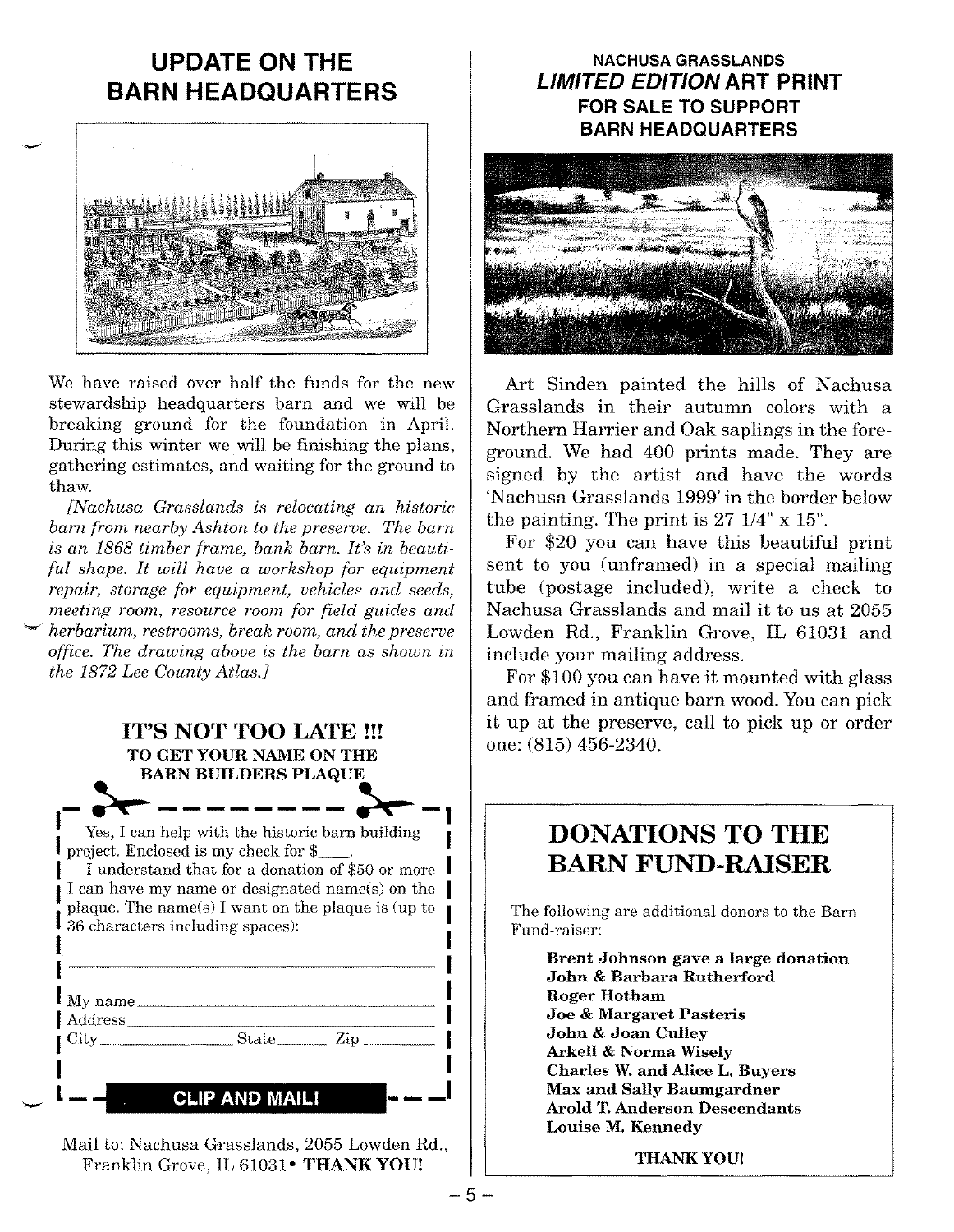

Clarence Heinkel perched on the new memorial rock overlooking the part of Nachusa Grasslands that he purchased for us in 1992. That part of the preserve is named after his wife, Edith, and daughter, Anna.

# Wish List

• Volunteers for weekday stewardship crew. Looking for volunteers who can come once a week, 8 am -12 (pick a day Monday through Friday) call 815-456-2340.

- Volunteers needed for Saturday and Sunday stewardship workdays. We have ambitious stewards who need help. See calendar.
- Volunteer needed to help maintain equipment once a week for a few hours.
- An Office Volunteer one day a week.
- Additional volunteers to expand the Prairie Smoke newsletter Team
- Research Projects (graduate research opportunities!)
- Donate your old vehicle for trade-in (1990 or newer) towards a 4-wheel drive truck. 一幕
	- Snowmobile (1990 or newer)

# **NACHUSA GRASSLANDS UNIT STEWARDS**

#### STEWARDS

**Clear Creek Unit** Prairie Preservation Society of Ogle County **Coneflower Unit East**

Barbara Baker **Dot** & Doug Unit Gene St. Louis

**Eight Oak Savanna**

Jan Grainger **East Heinkel Unit** Mike Crowe

**Fen Unit** Kevin Kaltenbach

**Hook Larson Prairie Unit** Dave Breen

**Kittentail Unit** West Chicago Prairie Stewards

**Main Unit** Mike Adolph

**Roadsides & West Meiners Uplands** Tom Mitchell

**Rolling Thunder Unit** Sally Baumgardner

**Schafer Unit** David Edelbach

**West Heinkel Unit** Jay Stacy

### **Science Stewards:**

Bird Monitoring Butterfly Monitoring Herbarium Steward

#### **Outreach Volunteers:**

Publicist/Educator Youth Stewards Leaders



CO-STEWARDS ~

Mary Blackmore Terri Clarke

Barb Regan

Todd Bittner

Jay Friberg

Mel Hoff

Bob Shone

Jenny Mitchell

Max Baumgardner

.~

Gerald McDermott

Gene Miller, Ron Ingraham John Schmadeke

Ann Haverstock Jan Grainger Dwight Heckert

Sally Baumgardner Howard Fox Hazel Reuter Ron Ingraham Mike Adolph Sally Baumgardner Barb Rutherfor **Sally Bowers** Adolph<br>Baumgardner<br>Bowers<br>Rutherford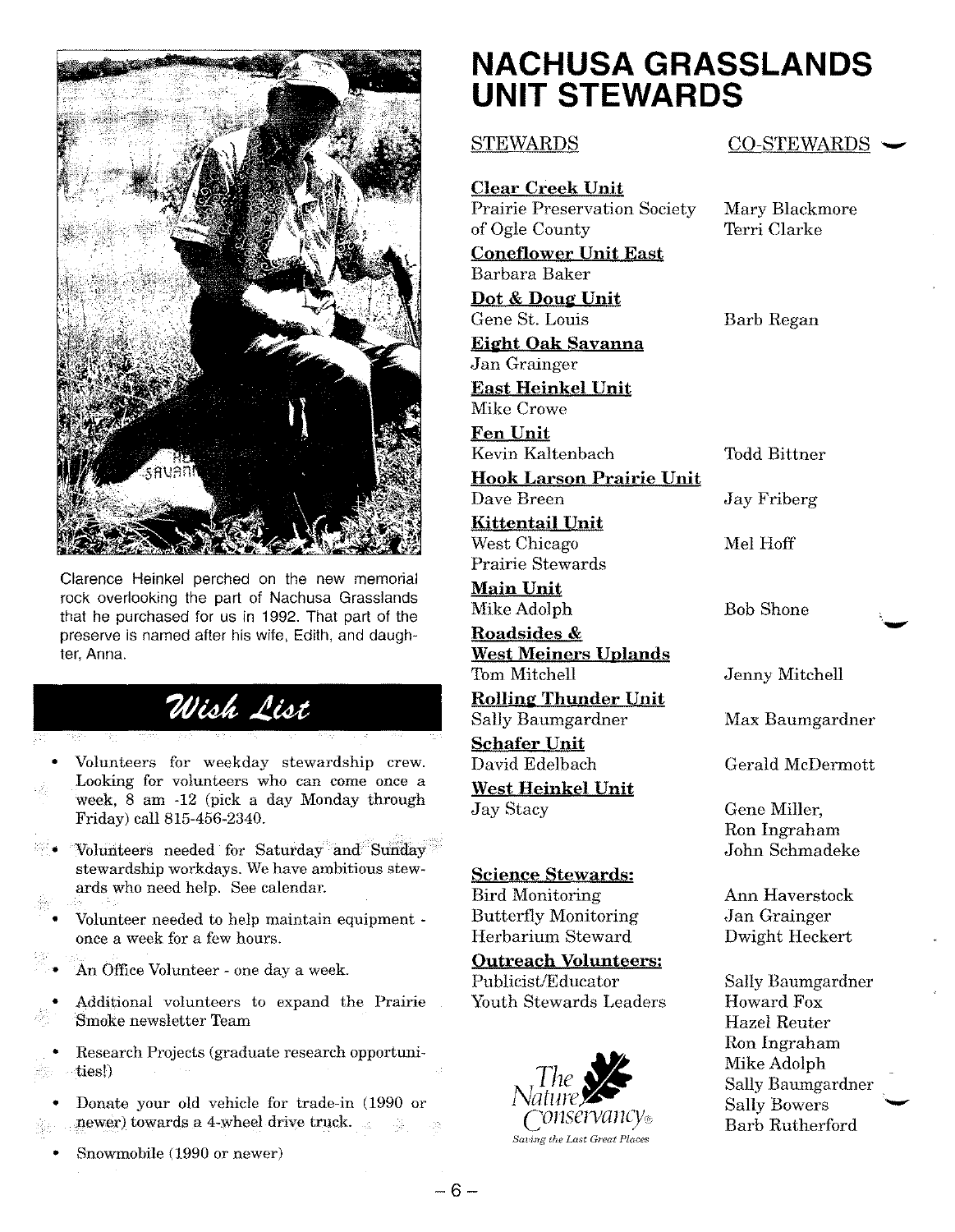# **NACHUSA GRASSLANDS STEWARDSHIP CALENDAR 2000**

#### January

- 8 Sat: Dot & Doug Wade Unit
- 15 Sat: East Heinkel Unit and POTLUCK GATHERING
- 22 Sat: Hook Larson Prairie
- 29 Sat: Schafer Unit

#### **February**

- 5 Sat. Fen Unit and Kittentail Unit
- 12 Sat. Brush Clearing Bash! On East Heinkel Wetland
- 13 Sun. Dot & Doug Wade Unit
- 19 Sat. East Coneflower Unit (rain date for Kittentail Unit)
- 20 Sun. Schafer Unit
- 26 Sat. Hook Larson Prairie

#### March

- 4 Sat. Dot & Doug Unit
- 5 Sun. Fen Unit
- 11 Sat. POTLUCK GATHERING (if weather is good we can burn).
- 18 Sat. Schafer Unit
- 19 Sun. Hook Larson Prairie
- 25 Sat. Rolling Thunder Prairie

#### April

- 1 Sat. East Heinkel Unit 9 Sun. ANNUAL SKUNK CABBAGE TOUR with Tim Keller. 1:00 PM - 3:00 PM This is a moderate hike to
- search for spring wildflowers
- Sat. Rolling Thunder Prairie 8
- Sun. Dot & Doug Wade Unit 9
- Sat. Hook Larson Prairie 15
- Sun. Schafer Unit 16
- Sat. Eight Oaks Unit ~ 29

#### May

- 6 Sat. West Heinkel (garlic mustard pull)
- 7 Sun. Dot & Doug Wade Unit
- 13 Sat. POTLUCK GATHERING
- 20 Sat. Schafer Unit
- 27 Sat. Seed Planting Day for various locations on the preserve, bring the kids!

#### June

- 3 Sat. Roadsides
- 10 Sat. East Heinkel
- 17 Sat. Dot & Doug Wade Unit
- 18 Sun. Schafer Unit
- 24 Sat. East Coneflower Unit

#### July

#### Sat. ANNUAL ICE CREAM SOCIAL AND POTLUCK 5:30 PM to Dark

- 15 Sat. Schafer Unit
- 16 Sun. Dot & Doug Wade Unit
- Sat. East Heinkel Unit
- 29 Sat. Rolling Thunder Prairie

#### August

- 6 Sun. Main Unit
- 12 Sat. West Heinkel Unit
- 13 Sun. Schafer Unit
	- 19 Sat. Roadsides
	- 26 Sat. Dot & Doug Wade Unit

#### September

- 2 Sat. Roadsides<br>9 Sat. East Hein
- Sat. East Heinkel Unit and ATOP Prep. And POTLUCK GATHERING
- 10 Sun. Schafer Unit
- 16 Sat. AUTUMN ON THE PRAIRIE 10 AM to 5 PM
- 23 Sat. West Heinkel Unit
- 24 Sun. Hook Larson Prairie
- 30 Sat. Eight Oaks Unit

#### October

- 1 Sun. Main Unit
- 7 Sat. Eight Oaks Unit
- 8 Sun. Dot & Doug Wade Unit
- 14 Sat. Hook Larson Prairie
- 15 Sun. Schafer Unit
- 21 Sat. West Heinkel and Kittentail Units
- 28 Sat. Rolling Thunder Prairie (National Make a Difference Day)

#### November

- 4 Sat. Schafer Unit
- 11 Sat. "STONE SOUP" SEED PROCESSING PARTY and POTLUCK GATHERING
- 18 Sat. Dot & Doug Wade Unit<br>19 Sun. Hook Larson Prairie
- Sun. Hook Larson Prairie

#### December

- 2 Sat. Hook Larson Prairie
- 3 Sun. Dot & Doug Wade Unit
- Sat. Fen Unit
- 10 Sun. Schafer Unit
- 16 Sat. NEW EVENT-Planning/Brainstorm Day for **Stewards**

#### January 2001

- 13 Sat POTLUCK GATHERING
- 14 Sun. Dot & Doug Wade Unit
- 20 Sat. Roadsides<br>27 Sat. Hook Lars
- Sat. Hook Larson Prairie

#### BARN WORKDAYS

There will be workdays for the new Stewardship Headquarters Barn scheduled by Max Baumgardner periodically throughout the year. He will call those who he knows are interested a week or two ahead of time. If you are interested and you don't think Max has you on his list you can call him at (815) 456-2083.

STEWARDSHIP WEEKEND WORKDAYS mainly involve brush clearing in the winter, weed removal in the spring and summer, and seed collecting in the summer and autumn. Often there is a hike afterwards. All workdays and events start at 9:30 and end about 1:30 unless otherwise noted. Bring a lunch and work gloves. Meet at the Stewards' Barn at 2055 Lowden Rd. Extreme weather conditions will sometimes cause a steward to cancel a workday.

POTLUCK GATHERINGS also start at 9:30 with a time for learning or hiking together, or even a prescribed burn in spring. Food is then shared at noon.

We also have on-going **STEWARDSHIP DURING THE WEEK** throughout the year. Call Bill or Susan Kleiman at the preserve (815) 456-2340.